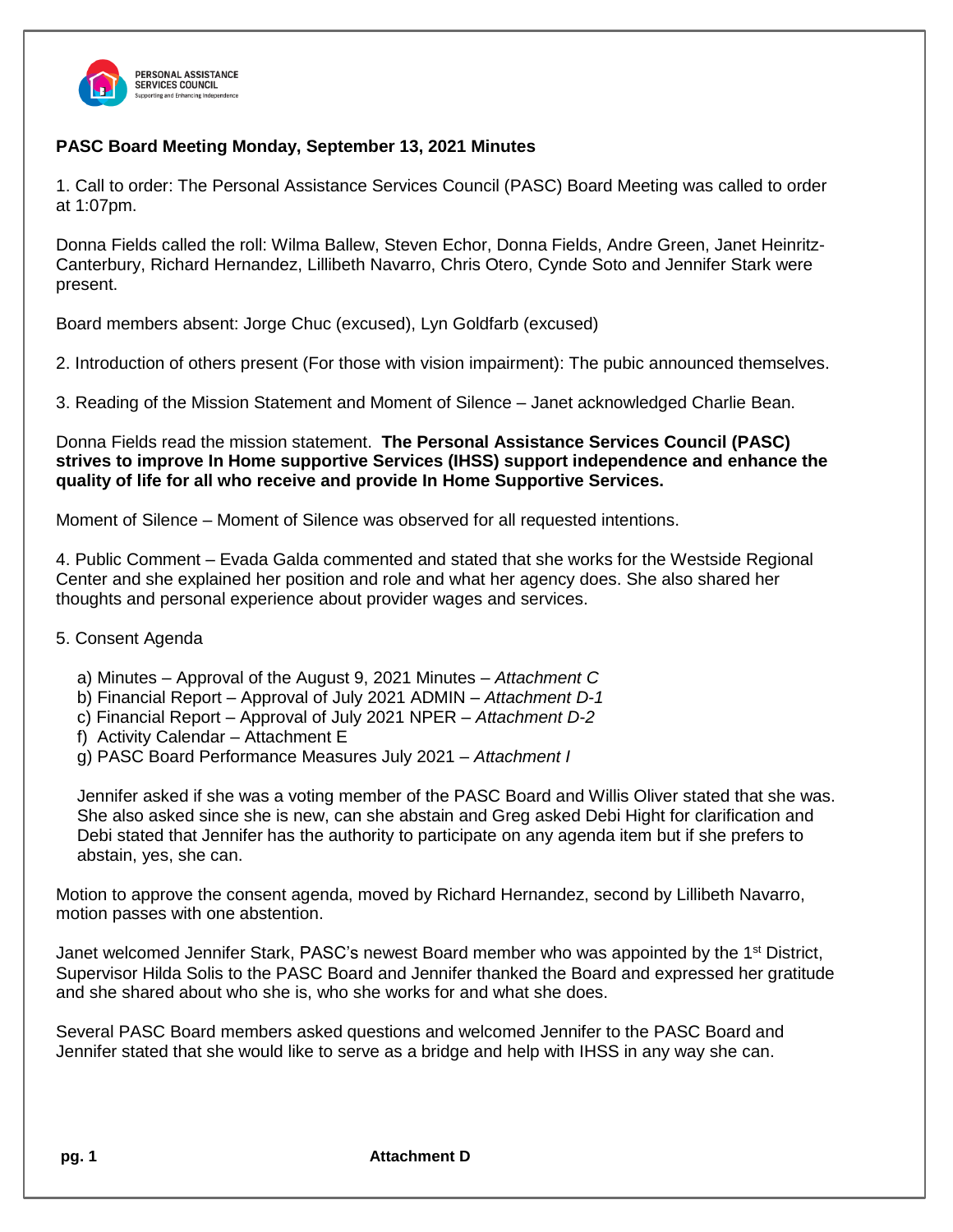Janet announced that this meeting was Andre Green's last Board meeting as a PASC Board member and several Board members and PASC staff thanked Andre for his time he served as a Board Member. Andre thanked everyone and shared his gratitude.

Janet also announced that Brandi Orton has resigned from the PASC Board and shared her gratitude about what Brandi has contributed to the PASC Board and the IHSS Program.

- 6. Board Chair Report Janet Heinritz-Canterbury
	- a) General Comments/Board Comments:

Janet stated that then number one purpose of the PASC Board is to inform elected officials and policy makers about IHSS and the issues and problems facing IHSS consumers. She expressed how important it is that in order to do that job, they need to understand the information that Greg is giving them in regards to PASC operations and financing. She reminded the Board about previous Board discussions regarding IHSS and PASC becoming a part of the new aging agency and that Greg and PASC need to be in discussions as the agency is being designed. The Board needs to convey this message and information to the Board of Supervisors member who appointed them.

Jennifer asked about the new agency and Greg stated that it is called The Department of Aging and Disability. He talked about the BOS passed a motion a year ago for this new department and he explained what it is about and how it would benefit PASC and IHSS and how it would be more focused on people living with a disabilities and seniors. Jennifer also asked if information can be sent to her and Greg agreed.

Janet reminded the Board about the motion that they passed last month to send a letter to the BOS regarding the new agency. The letter is Attachment F in the Board packet. She also stated that the Board members needs to contact their BOS or county representative and bring this letter to their attention and she gave some key points on how to present this letter to the BOS. She also stated that the BOS acknowledged that they received the letter and she has yet to receive a response.

Janet stated that the PASC Board is more than welcome to contact Greg via email or phone to speak about any questions they may have as well as they can contact her.

Janet talked about the Board binder that will be created by Willis Oliver with various information and materials and it will be sent out.

Donna asked what will be her part in speaking with DPSS regarding PASC, the new agency etc., and Janet stated those who were appointed by DPSS should develop a strategy to speak to DPSS.

Lillibeth asked about approaching the BOS regarding the new aging department and what the BOS might be thinking, how is the county department and the city set up and she talked about CalAIM. Greg talked about the CalAIM and the Governor's Master Plan on Aging and the various federal dollars. He also talked about how important the restructure in Los Angeles and stated there are other PA's who are in the department of aging and a lot of attention is focused on the registries and consumers finding providers. He also talked about the emerging ADRC that Lillibeth has established and stated that the other counties include ADRC's in their department of aging. Combined services with the ADRC is another avenue that PASC can utilize by becoming a part of their No Wrong Door System.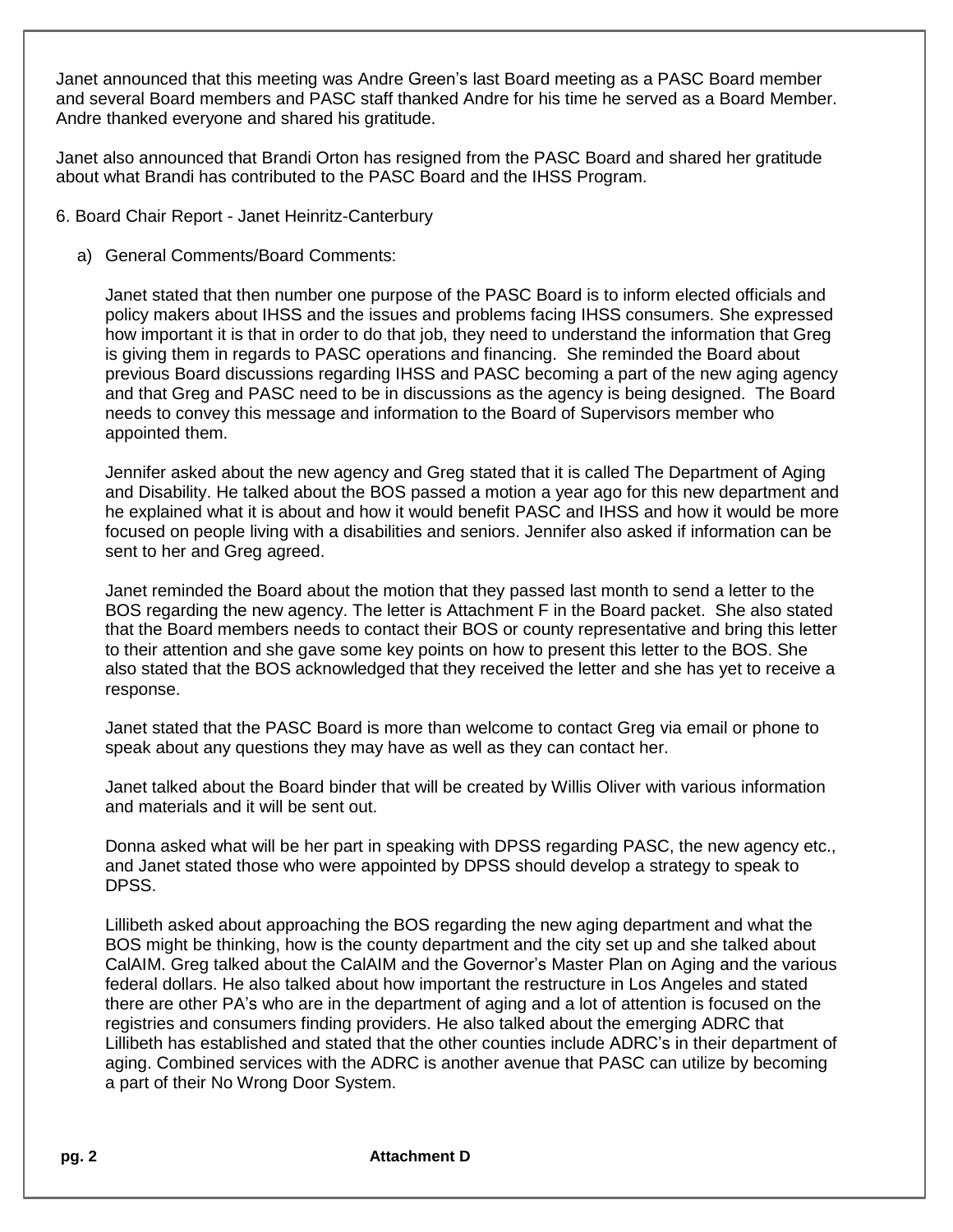Cynde asked for clarification on the letter and the new department and if Greg is a part of the discussions. Greg explained the new department and the purpose of the letter was to get PASC included in the discussions. Cynde also asked how can some of the Board members put pressure on this department to include IHSS and to be a part of their planning long term. Janet stated that Cynde should educate the BOS that she was appointed by and work with that staff person and Janet explained the reasonings why IHSS and PASC should be in the aging department. Greg added we should approach them by emphasizing the reality that there is a critical provider shortage and thousands of IHSS consumers cannot find a provider. He also stated that Cynde can speak to two different reports, the California Auditor Controller Report which clearly identified consumers who cannot find a provider. He stated that in 2016 DPSS requested the CEO of LA County to do a report the problem of retention and provider shortage in Los Angeles. We should ask what has been done to address the problems identified in these reports. Janet added that she will get the reports to Cynde.

Jennifer asked if PASC attended the BOS meetings where everyone one can put in a speaking card and Janet stated no. Jennifer also asked that it would really be helpful to have talking points from staff so that each individual doesn't have to figure all of this out and if the staff has the bandwidth to help provide with the talking points and if not, that would need to be addressed as well. Greg stated the PASC staffing bandwidth is limited but they can put something together. He also stated that he and Debi monitor the BOS' agenda each week looking for items related to IHSS and when this is on the agenda, he will encourage testimonies. He also stated that we are working on our annual report which will be submitted to BOS by September 30<sup>th</sup>. He stated that in his report, he's going for a motion to write a letter to the BOS so we can present the PASC Annual Report to BOS deputies cluster meeting. By doing this, it will be another way of sharing thoughts and opinions to the board deputies. Jennifer suggested that the Board go straight to the board clerk and request to be put on the agenda to present the annual report. Greg stated that the Board deputy of the Board Chair is the one who coordinates the meetings and it is currently Supervisor Solis. Jennifer stated that she would be happy to work with Greg and help in any way possible.

Wilma asked for clarification about where will the Board meetings will be held and Janet stated that we will continue with Zoom meetings. Wilma also expressed her interest in going to the BOS and educating them regarding consumers and navigating their needs with IHSS.

b) Announcement of the PASC Board Elections in October 2021:

Janet announced that there will be Board elections and all positions are available.

c) Future PASC Board Meetings:

Janet talked about future PASC meetings and deferred to Debi Hight to talk more about it. Debi stated that it looks like the PASC board will be able to continue with Zoom conference calls and she referred to AB361 which was passed with last minute amendments to get it potentially extended for a full year and it is sitting on the governor's desk and she also attached a coalition letter in the Board packet and it may get signed by the end of the month due to an urgency clause attached to the bill.

## d) PASC Letter to BOS:

Janet addressed this above.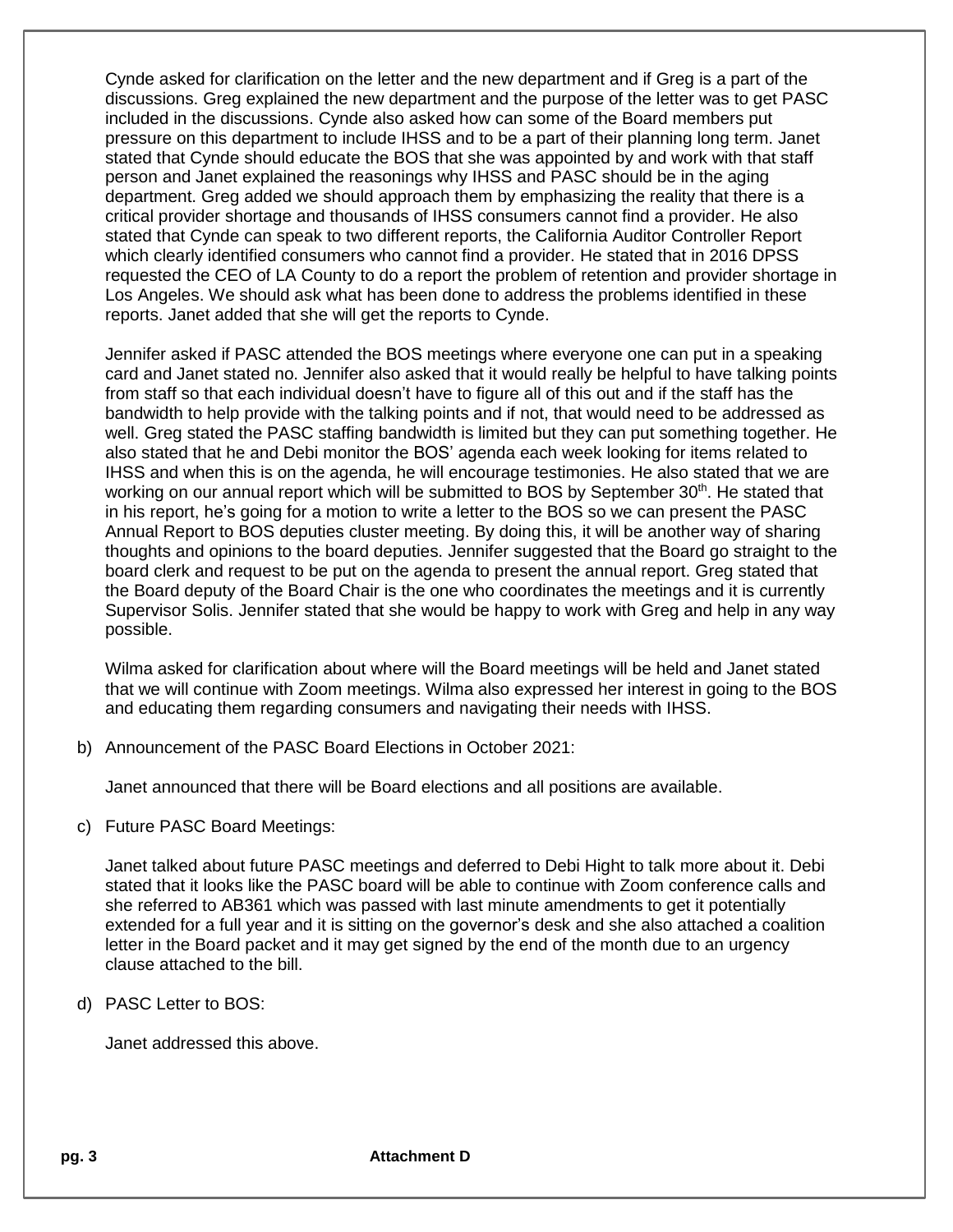- 7. Executive Director's Report Greg Thompson introduced Layla Gonzalez to talk about the IHSS Provider Recruitment.
	- a) IHSS Provider Recruitment **–** Layla Gonzalez Attachment G

Layla brought the Board's attention to Attachment G along with a Power Point presentation as well as she elaborated and expounded on it. She also explained her role in the PASC registry.

Wilma commented and talked about how she went to a DPSS orientation and she shared her experience. She also shared her experience about the PASC Registry Information meeting which she enjoyed.

Donna asked about the numbers in the report and asked Layla if she thought about writing a letter to the providers to see if they were still interested in the registry. Layla replied and stated that most of the people who applied on line are usually through the website and its either through email of phone and she cannot get their addresses unless they state that they are interested or they asked her to mail them an application.

Janet asked Layla about the CBI and if they were paid for, how big an affect would it have on people being interested. Layla stated that working with GAIN and American Job Cops, they have funding to help with their clients for reimbursed.

Jennifer asked about the of the CBI and if there was a difference between CBI and a background check and what is the cost. Layla stated that it could vary between \$45 and \$70 depending on the vendor. Jennifer asked if there has ever a social media campaign and funding and Layla stated that PASC has on staff an employee who runs all of the PASC social media platforms and this employee posts all of the PASC events and PASC IT department assists with e-blasts as well about trainings and recruitment for the registry. Jennifer also asked about tracking to see where the potential providers come from to evaluate the success and this is something Layla addresses at her various meetings.

Donna commented about PASC's social media and asked if she has received any responses from them and Layla stated that she gets most of the responses from the E-blasts.

Janet asked Layla about the provider shortage, the report and what were her thoughts about why some provider don't want to do the work. Layla responded and stated that she thought it had to do with them not wanted to get sick because of COVID and possible exposure, transmission or catching it and possibly bringing it home, and now that vaccinations are available, she feels people shouldn't hesitate but she has seen the resistance.

Lillibeth commented and asked if we have an alliance with similar services in the community that PASC can collaborate with and funding?

Wilma commented and talked about provider wages and she shared her thoughts about getting quality providers.

b) PASC Re-opening Updates – Luis Bravo:

Luis talked about the re-opening for PASC and he stated that the process started in May and the leadership team met which included all of the managers of each department. He explained why it was necessary to bring back the staff, there were technical challenges, and financial reasons.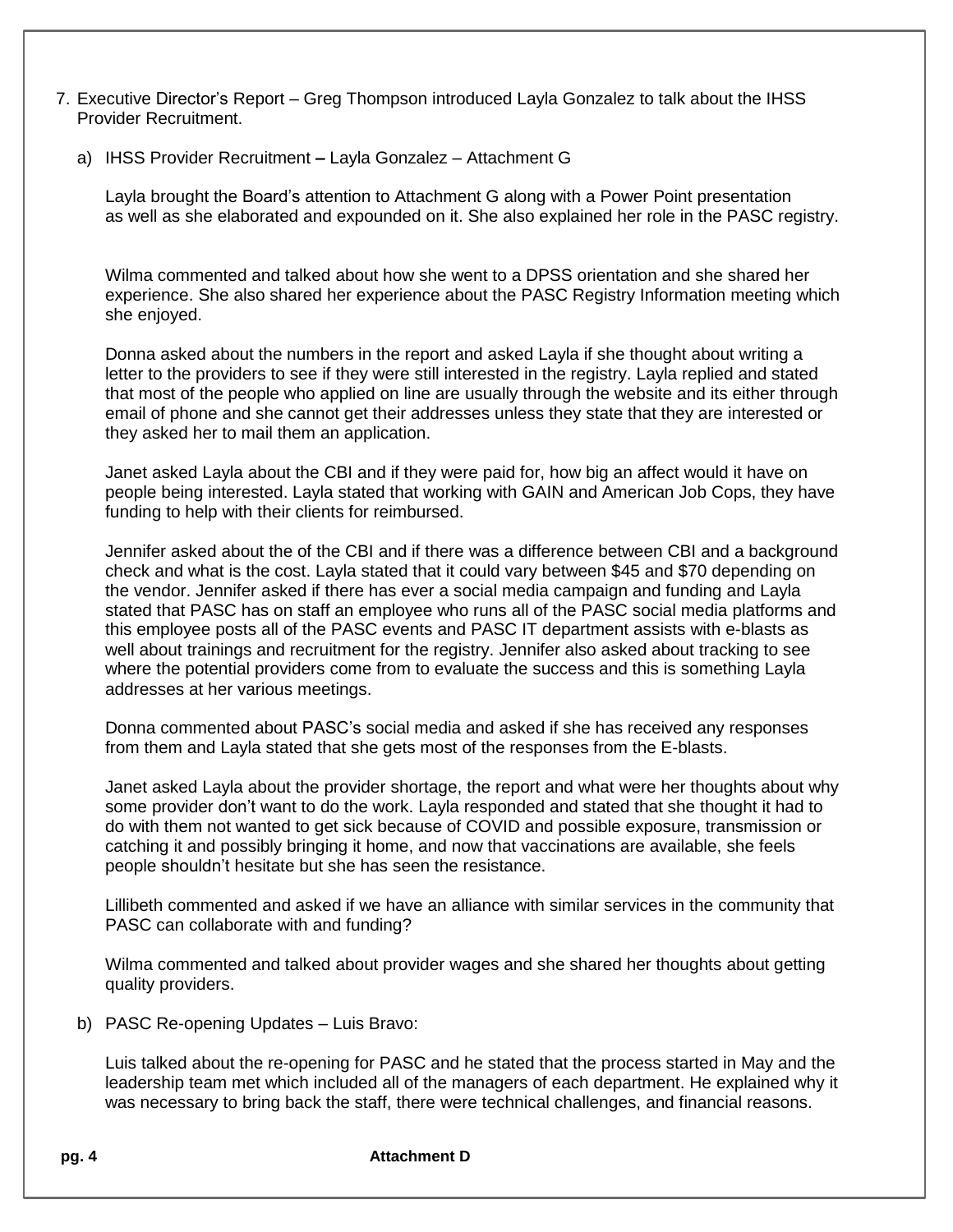He also talked providing a safe environment, the guidelines, social distance as well as he explained the phases and time lines when the staff are to return back the office although PASC is still closed the public.

Janet asked Luis about the staff working remotely and Luis stated that he himself enjoyed it and he feels excited to come back to the office as well as the staff is excited to return.

Janet also asked about vaccination rules for the staff and Luis stated that this is a question for the PASC's HR department but at the current moment, it is not mandatory. He also stated the BOS will be voting to possibly make vaccinations mandatory for the county and its contractors so PASC is not making it mandatory for the staff to get vaccinated. He stated that the staff was advised to inform the HR department if they were vaccinated.

c) Executive Director's Updates – Greg Thompson:

Greg clarified we monitor the state and federal guidelines as well as the LA County guidelines but because PASC is in Pasadena, we also follow the Pasadena guidelines as well and where PASC get its directions.

Greg reported PASC has not been reimbursed for the EPG administration costs for passing out protective equipment for June, July, August and September DPSS has not reimbursed PASC because they are waiting on the CFL from the state. CDSS will send the counties the CFL which has the allocation amount to reimburse PASC for the EPG admin costs and will include the increase for the public authority from the state and the federal government. Greg stated that once this is done, DPSS will do an amendment, then PASC will get reimbursed. PASC will be doing an event in September and will not schedule any more in person distributions until funding is approved by DPSS. PASC will continue to mail EPG and people can come to the PASC office by appointment and pick them up.

Janet asked if there were any new on the Tele-forums and Greg stated that they were unable to budget for them and other trainings due to the lack of funding.

Donna asked if Greg if he planned to discuss PASC being harassed and the multiple audits closed session. Greg stated he wished he would not have used the term harassed last meeting and he will not be discussing that in closed session. He stated DPSS audits during COVID have been excessive. PASC has been under contact monitoring throughout the entire COVID pandemic and PASC is still waiting on the results of the county audit controller's report. He stated DPSS has hired an outside agency to conduct another audit which will start soon. Donna also asked why it is being done multiple times and Greg replied he does not have an answer for do that but assumes it is part of the county process.

Cynde asked if this was a usual thing and Greg stated that yes, per the PASC contract, DPSS can audit the contact multiple times. PASC also pays for an outside company to an audit which is submitted to the federal government.

8. Legislative Update – Debi Hight – Attachment H-1 & H-2

Debi brought the Board's attention to the legislative report that is included in the Board packet and she expounded on it.

Donna commented and stated that she feels that people should call and write their congress person or senator and tell them to make sure they pass that package that President Biden wants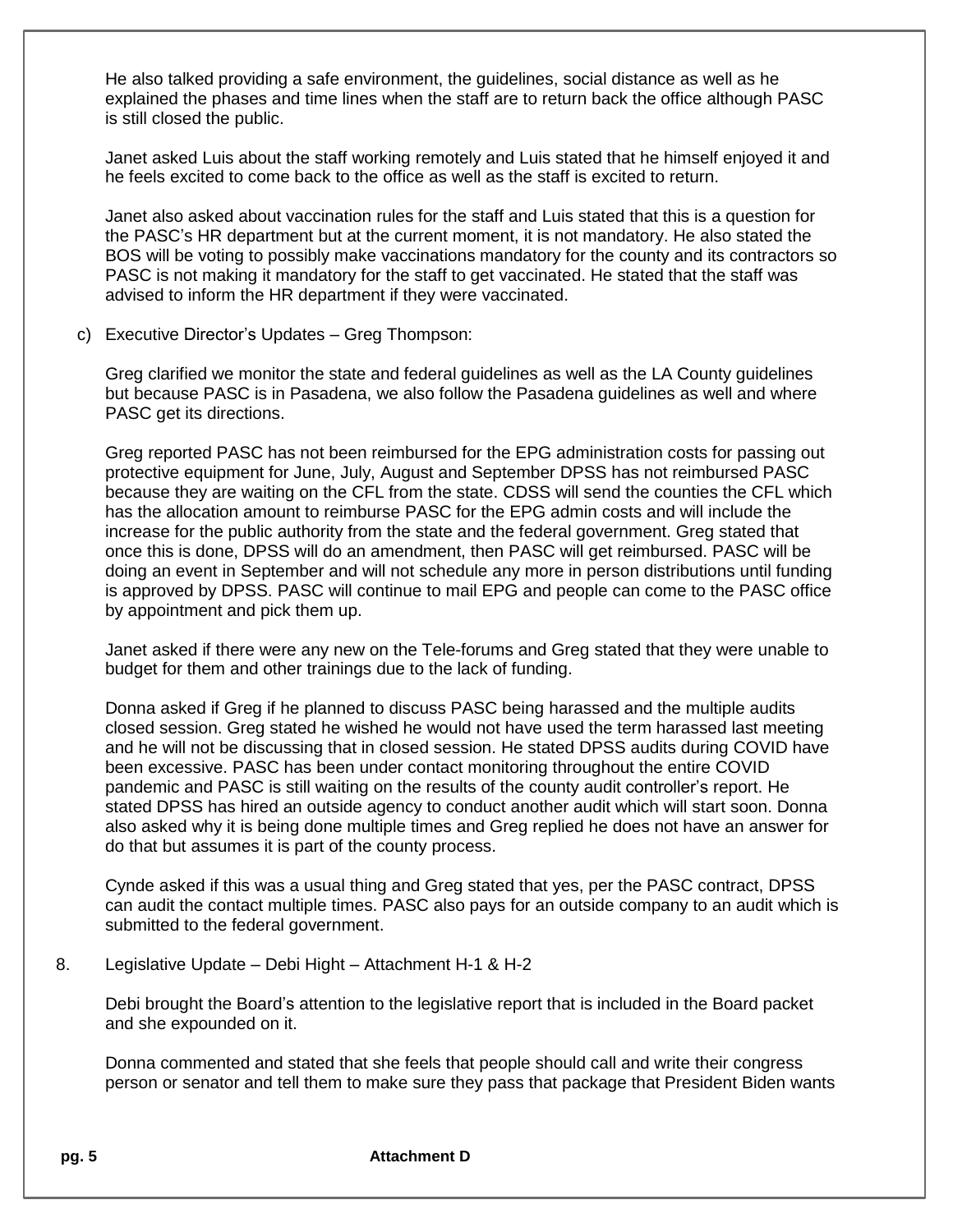regarding funding for providers. Debi pointed out that it is the Better Jobs, Better Cares Act and talked about what was included in last month's Board packet.

Janet suggested that people go to the Justice In Aging site to read more about the Better Jobs, Better Cares Act and get involved.

- 9. Report from SEIU 2015 Wendy Duchen/Vernita Randall: No Representative Present
- 10. DPSS: Ying Chan reported:

| <b>TOPIC</b>                                             | <b>UPDATE</b>                                                                                                                                                                                                                                                                                                                                                                                                                                                                                                                                  |
|----------------------------------------------------------|------------------------------------------------------------------------------------------------------------------------------------------------------------------------------------------------------------------------------------------------------------------------------------------------------------------------------------------------------------------------------------------------------------------------------------------------------------------------------------------------------------------------------------------------|
| <b>IHSS Helpline Data</b>                                | For the month of July 2021, the IHSS Helpline:<br>Received 140,208 with an Average Wait Time 18:47 minutes.<br>Calls handled by a Social Worker had average wait time of 15:47<br>minutes.<br>Calls handled by a Senior Clerk had an average wait time of 19:29<br>minutes.<br>General inquiries/calls:<br>Case updates/changes<br>$\circ$<br>Payment/Timesheet issues<br>$\circ$<br>Assessment/Reassessment<br>$\circ$<br><b>Provider Enrollment</b><br>$\circ$                                                                               |
| <b>IHSS Stats</b>                                        | IHSS Caseload as of August 2021:<br>Recipients (239,006)<br>➤<br>Providers (193,164)<br>$\blacktriangleright$                                                                                                                                                                                                                                                                                                                                                                                                                                  |
| <b>Governing Board</b><br><b>Vacancies</b>               | As you may know, we have/will have two upcoming Governing<br>Board member vacancies that must be filled by October 5th. We<br>have made all of the necessary advertisements announcing and<br>requesting applications and for the applications we have received:<br>We have completed the interview process for all six candidates, and the<br>Recommendation for appointees in under review.<br>$\bullet$                                                                                                                                     |
| <b>Vaccination</b><br>Outreach                           | We continue in our effort to share information about vaccination<br>opportunities with IHSS consumers. Our recent weekly text campaign<br>that started on June 14, 2021 to IHSS recipients ages 12-17 informing<br>consumers of their eligibility for the Pfizer COVID-19 vaccination was<br>completed on 8/16/2021. This text campaign provided the website<br>and phone number for recipients to schedule an appointment and<br>reached a total of 7,304 recipients. We continue to have vaccine<br>information on available on our website. |
| <b>CalSavers</b><br><b>Retirement Savings</b><br>Program | A new retirement savings program is available! It's a new <b>optional</b><br>retirement program designed for all California individuals, including<br>IHSS and WPCS providers. It offers automatic retirement contribution<br>options. All IHSS/WPCS providers, including live-in providers, can                                                                                                                                                                                                                                               |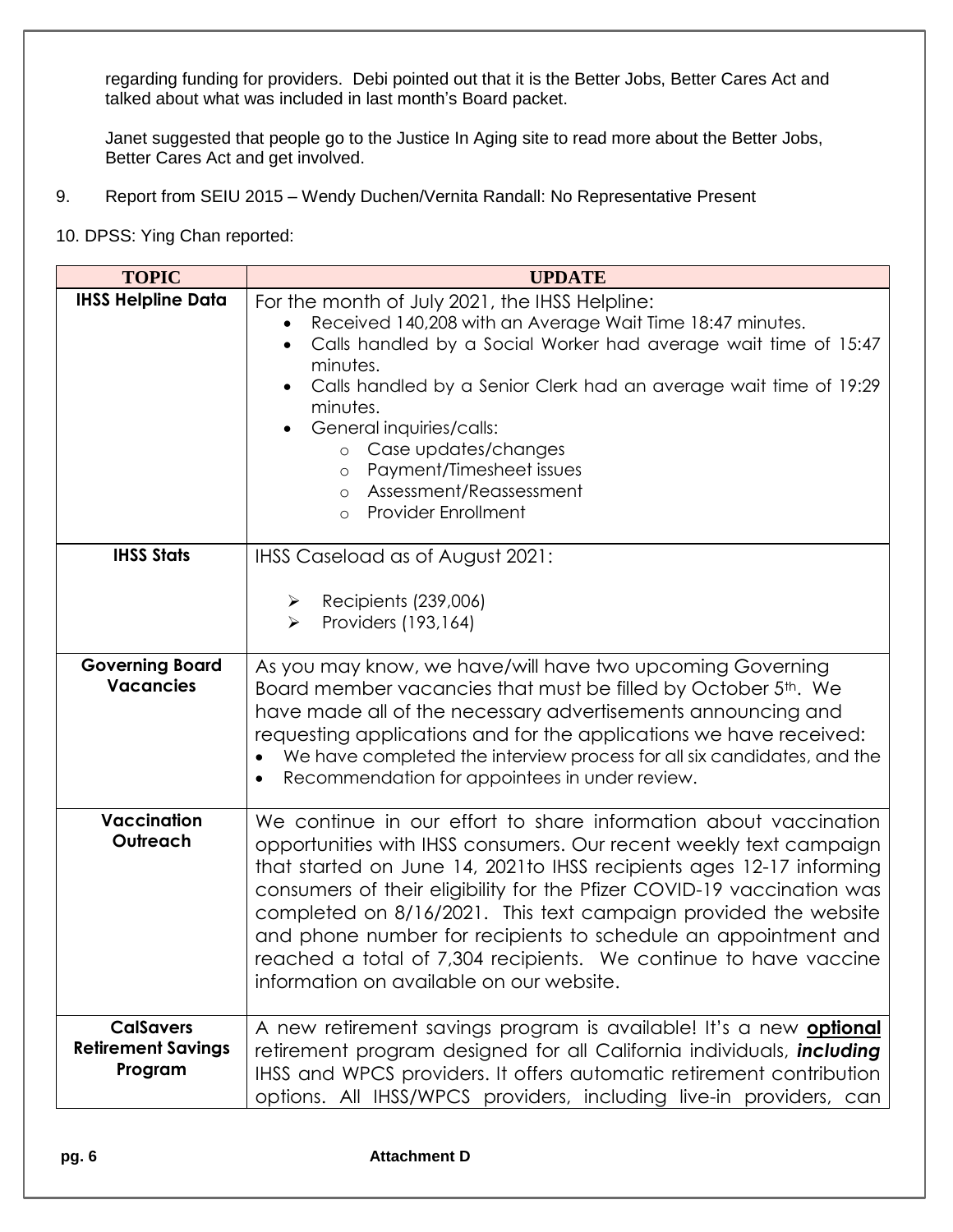|             | choose to enroll in the CalSavers Retirement Savings Program to save<br>their earnings for retirement. Enrollment and access to an individual's<br>account is available online, over the phone or via an app. Flyers<br>containing CalSavers information are currently available on the CDSS<br>Website and DPSS Website. We also shared the flyers with PASC to<br>post on their website and they have informed us they would do so. |
|-------------|---------------------------------------------------------------------------------------------------------------------------------------------------------------------------------------------------------------------------------------------------------------------------------------------------------------------------------------------------------------------------------------------------------------------------------------|
| <b>IHSS</b> | We continue in our efforts to support the public with their needs for<br>DPSS assistance. We continue to primarily serve recipient and<br>providers via phone at the IHSS Helpline. The IHSS Helpline hours are<br>Monday thru Friday from 8am - 5pm, 1-888-822-9622.                                                                                                                                                                 |

Cynde asked about Aid Paid Pending and if it was printed on the back of the Notice of Action and Ying stated that she has not seen one either and explained what it is but she will get back with some answers. Cynde also asked about tasks for a new consumer and can they understand those tasks for the provider and Ying explained the interview or assessment process of a new consumer as well of the NOA and what services the consumer is entitled to and she also gave examples. Cynde also asked about training for providers and consumers so they can understand the NOA and the tasks and Ying stated that the consumer should refer to the NOA to know what are the authorized tasks. Ying also stated that providers are also sent an NOA which explains their duties as well as she gave examples and she pointed out the helpline for more help and clarity and understanding the NOA.

Steven asked about the NOA and tasks in regarding paramedical services and the wages a provider gets and not prepared to do. Ying reiterated the assessment process that social worker does and the tasks that are performed and designed according to the IHSS program. She also stated that when a consumer has certain types of tasks that need to be performed, the consumer should find a provider who can perform those types of tasks and she referred to the Individual Provider Mode.

Jennifer asked about the call times and for a consumer who needs help from the helpline regarding the NOA and if the average wait time is 18 minutes and Ying stated yes. Jennifer also asked if that wait time is evaluated and what is an appropriate time for a consumer to receive services from the helpline. Ying clarified her report and she stated that DPSS always tries to provide excellent customer service to people but the call number is correlated to the wait time and there are frequent changes because of the pandemic and every time the policy changes from CDSS, the calls change and she gave examples. Ying also stated that DPSS is trying to improve the wait time and they do their own study.

Public Comment: Evada Galda asked about the CalSavers and if they went to the provider as well or are they just posted? Ying stated it is posed on the DPSS website. Evada Galda asked how will the providers know that it is posted and Ying stated that DPSS has informed their staff that so anytime they make a visit, the social worker will let the consumers know. Evada Galda commented on the helpline and the experience she has had. She also stated that she posted information on the chat line on services for consumers.

Janet commented on the wait time and language issues and asked Ying if we can get a presentation from the Line Operations department next month and Ying stated that she will relay the message to Line Operations.

- 11. Unfinished/Old Business None
- 12. New Business Future Agenda Items None